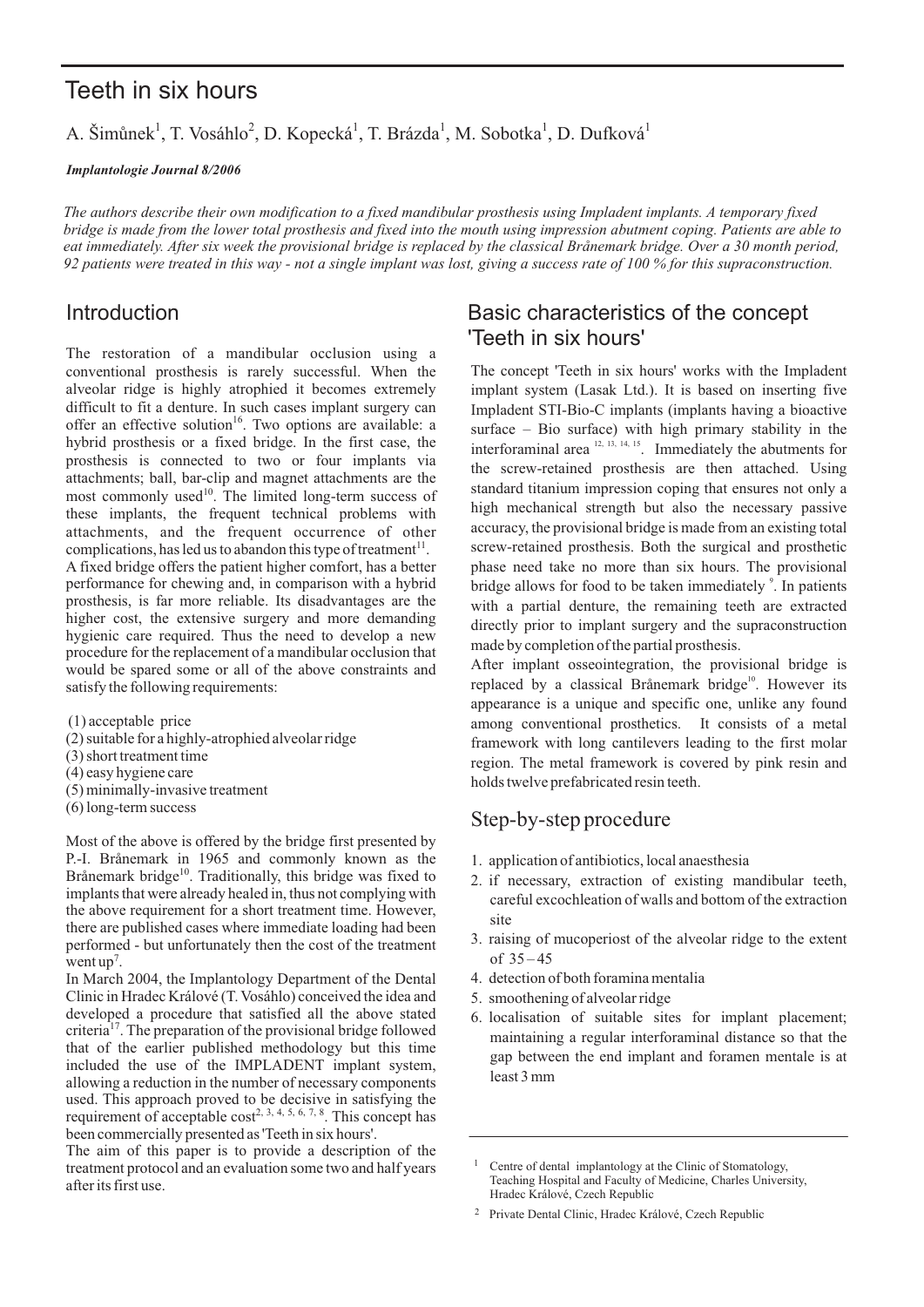

Fig. 1: Five Impladent STI-Bio-C implants inserted in the interforaminal area



Fig. 3: Impression coping fixed with fastening screw and kept in blocks by self-polymerising resin



Fig. 5: Working model with impression coping and prepared prosthesis

- 7. preparation of five bone beds for fixing Impladent STI-Bio-C implants 3.7 mm in diameter and usually 16 mm in length (the implant length depends on the bone but the minimum length should be 10 mm)
- 8. implant insertion ensuring high primary stability (torque  $\geq$  45 Ncm, ISQ ≥ 60) (Fig. 1)
- 9. attachment of abutments for screw-retained supraconstruction (usually 4 mm long, depending on the width of soft tissue), torque 35 Ncm
- 10. suture using resorbable material (Fig. 2)
- 11. fixing of impression copings equipped with blocks of selfcuring acrylic resin (PMMA)
- 12. impression copings equipped with blocks of self-curing acrylic resin (PMMA) are connected together using the same resin to form a rigid block (Fig. 3)
- 13. an impression is taken usingA-silicon impression material and titanium impression copings; the recommended



Fig. 2: The final surgical phase, abutments are ready for taking the impression



Fig. 4: Impression taken. A modified lower dental prosthesis is used instead of impression tray; impression copings become part of the impression



Fig. 6: Temporary bridge made of prosthesis and impression coping ensuring passive fit

method is an open-tray impression technique but instead of an impression tray a modified lower dental prosthesis is used (Fig. 4)

- 14. a plaster working model with implant replicas is made
- 15. the working model prosthesis is extended using selfcuring acrylic resin; impression copings become part of the prosthesis (Fig. 5)
- 16. transformation of the prosthesis into a fixed bridge by reducing it to 35 – 45 and by reducing the saddle
- 17. final preparation of the bridge (Fig. 6)
- 18. fixing of the provisional bridge to the implants using screws  $(15 \text{ Ncm})$  (Fig. 7)
- 19. checking the articulation
- 20. instructing the patient (use of antibiotics for another week, mouth rinsing with 0.12 % chlorhexidin), oral hygiene (the use of dental brush and intra-dental brush)
- 21. after six weeks the Brånemark bridge is made  $P^0$  (Fig. 8)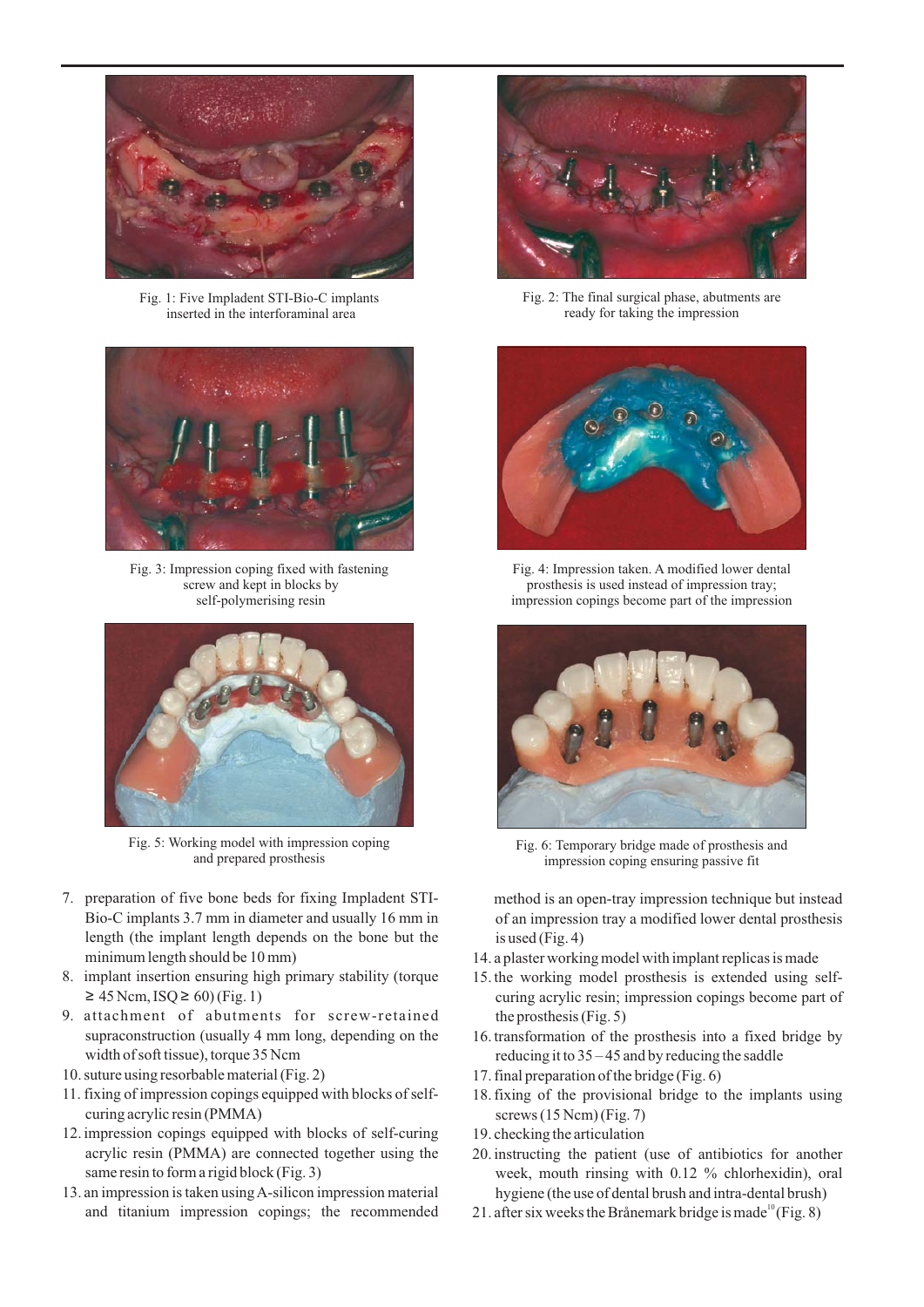

Fig. 7: Temporary bridge fixed after six hours since the start of operation

Should a usable lower total prosthesis be unavailable, the bridge is fabricated de novo using basal resin. Although fixation of the impression coping remains the same, the relationships between the lower and upper jaw need to be reconstructed. Overall treatment time is thus increased from six to eight hours.

### **Results**

The concept 'Teeth in six hours' was used by the authors in 92 patients between March 2004 and August 2006, 57 of which were male and 35 female. The average age of the patients was 62 years (range from 27 to 79 years of age). Contra-indications that might have an impact on the treatment success rate included diabetes mellitus in 13 patients (in four cases compensated by diet, in six cases by per oral application of antidiabetics, and in three cases by the application of insulin), and one patient suffering from kidney polycystitis that in a few weeks after treatment resulted in kidney failure. In a twentyseven-year-old patient teeth loss was caused by ectodermal dysplasia.

Altogether 460 Impladent implants (Lasak Ltd., Prague) with bioactive surface Bio were inserted  $12, 13, 14, 15$ , of which 410 implants were STI-Bio modified implants and 50 were of a newer type STI-Bio-C. The implant dimensions are given in Table 1. The height of the distant part of abutments for screwretained supraconstruction is given in Table 2.

|  |  | Tab. 1: Implant dimensions |
|--|--|----------------------------|
|  |  |                            |

| diameter/length<br>[mm] | 8 | 10 | 12 | 14 | 16  | 18 |
|-------------------------|---|----|----|----|-----|----|
| 3.7                     |   |    | 18 | 54 | 367 | 8  |
| 5.0                     |   | U  | 0  | 2  |     |    |

Tab. 2: Height of the distant abutment part

| Height<br>[mm] |  |     |    | b |
|----------------|--|-----|----|---|
|                |  | 445 | 12 |   |



Fig. 8: Brånemark bridge

All surgeries were performed in out-patient care, in a dental chair, under local anaesthesia using Ubistesin F, and a prophylactic course of doxyciclin (Deoxymykoin tbl. 1x100 mg p.o.), or, in case of allergy of doxyciclin, clindamycin (Dalacin C cps. 3x300 mg p.o.). The application of antibiotics started one day before surgery and finished seven days after. The implants were surveyed over a period of 0 to 30 months, on average over 12.5 months: all implants and superconstructions were functional, i.e. survival rate was 100 %.

## **Discussion**

The cost for the patient has been reduced by limiting the use of prosthetic components and by making a provisional bridge from the patient's existing total prosthesis and by manufacturing a Brånemark bridge with resin teeth as the final bridge<sup>10</sup>. The given data set, that includes all the implant treatments of the type performed at the authors' workplace, shows an extremely high success rate. It is expected that such a high

success rate has been favoured by the rather high number of implant treatments included in this study compared to other documented procedures<sup>7,8</sup>. A statistical evaluation of the data set was performed only at the mid-term period. Considering that we have more than ten years experience and excellent results with conventional Brånemark bridges, we expect that the use of the same bridge type and the concept 'Teeth in six hours' will have similarly good results in the long term. This hypothesis, of course, will have to be confirmed by a longterm study.

A typical characteristic of the implants used was their Bio surface. It is a chemically-treated titanium surface that speeds up and enhances the process of osseointegration compared to other surface types<sup>12, 13, 14, 15</sup>. The latest type of implant, STI-Bio-C, differs from its predecessor STI-Bio in having a cervical micro-thread, new thread design and a morepronounced narrowing apex.

The concept of the Brånemark bridge that is characterised by its concentration of implants in the interforaminal area avoids the problem of the lack of alveolar bone which in the interforaminal area is almost always abundant and of high quality<sup>1</sup>. The Brånemark bridge is particularly destined for older patients, often having lowered motor skills and thus having difficulties to maintain good oral hygiene. The design of the Brånemark bridge makes oral hygiene easier.